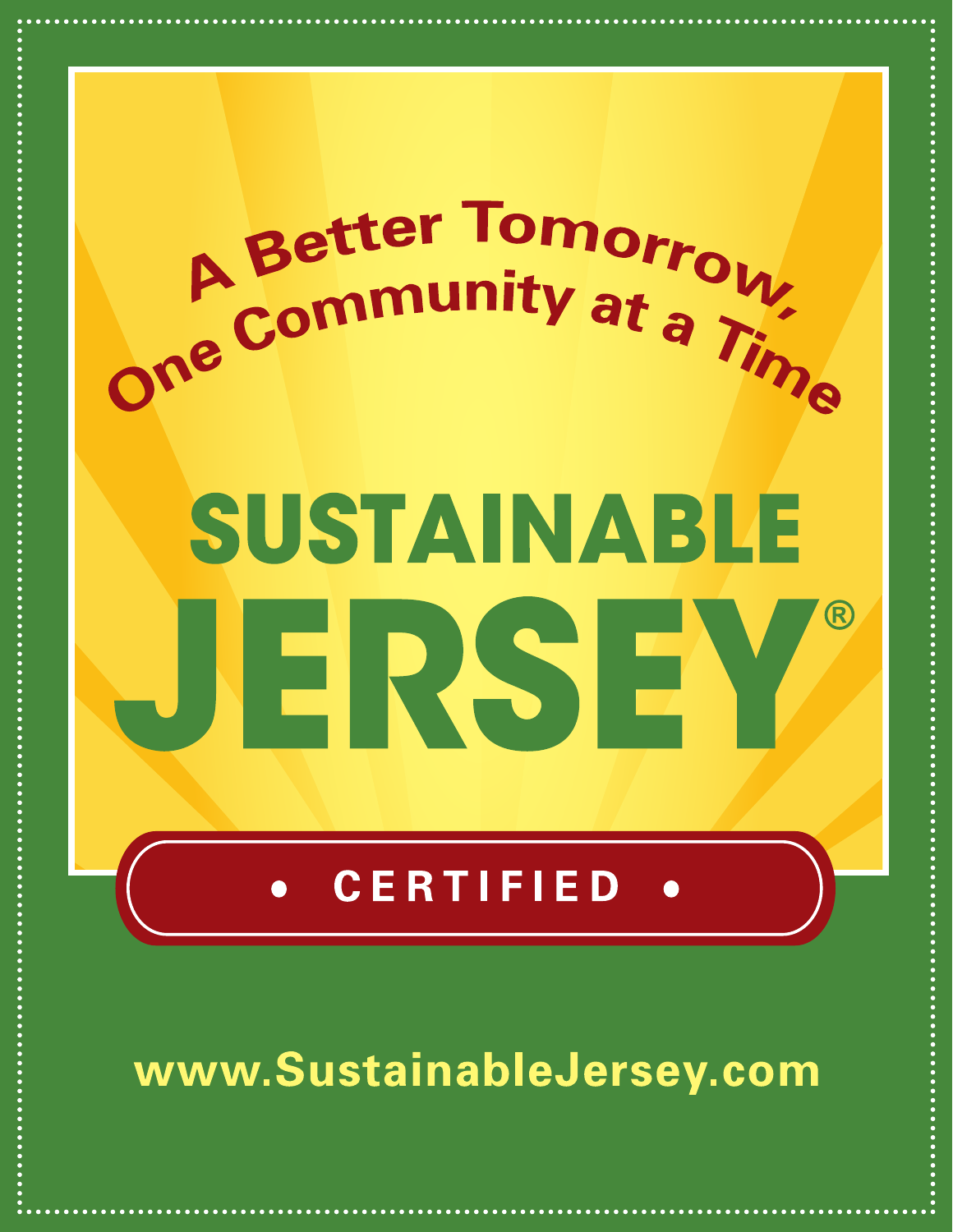# **Actions for Sustainable Communities**

To become Sustainable Jersey Certified, municipalities must complete and document actions from this list.



**BRONZE** Mandatory **Green Team**<br> **2 out of 12 PRIORITY ACTIONS**\* 150 points across 6 of 18 categories.

> **Mandatory Green Team 3 out of 12 PRIORITY ACTIONS\*** 350 points across 8 of 18 categories.

 $\frac{1}{2}$ 

Silver certified communities can earn a  $\star$  in Energy.

|  | <b>ENERGY</b>                                      | <b>Points</b>   |
|--|----------------------------------------------------|-----------------|
|  | <b>Energy Efficiency for Municipal Facilities*</b> | $5 - 50$        |
|  | Energy Tracking & Management*                      | $10 - 20$       |
|  | Buy Electricity from a Renewable Source            | 10              |
|  | Municipal On-Site Solar System                     | $10 - 40$       |
|  | Municipal Geothermal Energy System                 | 1O              |
|  | Municipal Wind Energy System                       | 10              |
|  | Renewable Government Energy Aggregation            | $5 - 50$        |
|  | Commercial Energy Efficiency Outreach              | $10 - 20$       |
|  | Residential Energy Efficiency Outreach             | $10 - 20$       |
|  | Make Your Town Solar Friendly                      | $15 - 30$       |
|  | Community-Led Solar Initiatives                    | $10-15$         |
|  | <b>Wind Ordinance</b>                              | 10              |
|  | <b>Fleet Inventory*</b>                            | 10              |
|  | <b>Meet Target for Green Fleets</b>                | 30              |
|  | <b>Purchase Alternative Fuel Vehicles</b>          | $5 - 15$        |
|  | Public Electric Vehicle Charging Infrastructure    | 15              |
|  | Make Your Town Electric Vehicle Friendly           | 15              |
|  | <b>FOOD</b>                                        |                 |
|  | <b>Farmland Preservation Plans</b>                 | 10              |
|  | <b>Community Garden</b>                            | $10 - 20$       |
|  | Buy Fresh Buy Local® Programs                      | 10              |
|  | <b>Farmers Markets</b>                             | $10-15$         |
|  | <b>LOCAL ECONOMIES</b>                             |                 |
|  | <b>Green Business Recognition Program*</b>         | $10 - 20$       |
|  | Green Jobs/Economic Development                    | 10              |
|  | <b>Buy Local Campaign</b>                          | 10 <sup>°</sup> |
|  | <b>Support Local Businesses</b>                    | 10 <sup>°</sup> |
|  | <b>OPERATIONS AND MAINTENANCE</b>                  |                 |
|  | Adopt a Green Purchasing Policy                    | $5 - 10$        |
|  | <b>Green Cleaning Products</b>                     | 1O              |
|  | <b>Green Maintenance Equipment and Materials</b>   | 10 <sup>°</sup> |
|  | <b>Recycled Paper</b>                              | 10              |
|  | <b>Green Grounds and Maintenance Policy</b>        | 10              |
|  | <b>Efficient Landscape Design</b>                  | 1O              |
|  |                                                    |                 |

|                                          | <b>Points</b> |
|------------------------------------------|---------------|
| <b>Integrated Pest Management</b>        | 10            |
| <b>Minimize Water Consumption</b>        | 10            |
| <b>Recycled Materials and Composting</b> | 10            |

**PLANET**

# **ANIMALS IN THE COMMUNITY** Animals in the Community Education 10 10 10 10 **Companion Animal Management Pledge** 5 and 5 and 5 and 5 and 5 and 5 and 5 and 5 and 5 and 5 and 5 and 5 and 5 and 5 and 5 and 5 and 5 and 5 and 5 and 5 and 5 and 5 and 5 and 5 and 5 and 5 and 5 and 5 and 5 and 5 and 5 and Companion Animal Management Plan 10 10 10 10 10 Enhanced Licensing Compliance 5-10 Pledge Supporting NJ Wildlife Action Plan 10 10 10 Wildlife Interaction Plan 10 and 10 and 10 and 10 and 10 and 10 and 10 and 10 and 10 and 10 and 10 and 10 and 10 **BROWNFIELDS** Brownfields Assessment & Investigation 5-30 Brownfields Inventory & Prioritization 10-15 Brownfields Marketing 10 and 10 and 10 and 10 and 10 and 10 and 10 and 10 and 10 and 10 and 10 and 10 and 10 and 10 and 10 and 10 and 10 and 10 and 10 and 10 and 10 and 10 and 10 and 10 and 10 and 10 and 10 and 10 and 10 a Brownfields Reuse Planning 5-15 **GREEN DESIGN**  Green Building Policy/Resolution 5 and 5 and 5 5 Green Building Training 5 and 5 and 5 and 5 and 5 and 5 and 5 and 5 and 5 and 5 and 5 and 5 and 5 and 5 and 5  $\pm$ Create Green Development Checklist 10 10 10 Green Building Education 5 and 5 and 5 and 5 and 5 and 5 and 5 and 5 and 5 and 5 and 5 and 5 and 5 and 5 and 5 Site Plan Green Design Standards 20 New Construction 20 New Construction 20 Upgrade/Retrofit-Light Pollution 10 10 10 Upgrade/Retrofit-Water Conservation 10 10 10 10 **INNOVATIVE COMMUNITY PROJECTS** Innovative Community Projects (up to 3) 10-30 **LAND USE & TRANSPORTATION Sustainable Land Use Pledge\*** 10 10 Build-Out Analysis 10 and 200 and 200 and 200 and 200 and 200 and 200 and 200 and 200 and 200 and 200 and 200 Bicycle and/or Pedestrian Audit 5-10 and 5-10 Bicycle and/or Pedestrian Plan 10 and 10 and 10 and 10 and 10 and 10 and 10 and 10 and 10 and 10 and 10 and 10 Adopt a Complete Streets Policy 10 and 10 and 10 and 10 and 10 and 10 and 10 and 10 and 10 and 10 and 10 and 10 Institute Complete Streets 10-15 **Effective Parking Management** 10 and 10 and 10 and 10 and 10 and 10 and 10 and 10 and 10 and 10 and 10 and 10 and 10 and 10 and 10 and 10 and 10 and 10 and 10 and 10 and 10 and 10 and 10 and 10 and 10 and 10 and 10 and 10 Green Infrastructure Planning 5-20 Green Infrastructure Implementation 10-20 and 10-20 Enhanced Stormwater Management Control Ordinance 10-30 Green Building & Environmental Sustainability Element 10 Historic Preservation Element 10 and 10 and 10 and 10 and 10 and 10 and 10 and 10 and 10 and 10 and 10 and 10 Smart Workplaces **5-10** Smart Workplaces Transit Oriented Development Supportive Zoning 20 **NATURAL RESOURCES Natural Resource Inventory\*** 20 **Water Conservation Ordinance\* 20 Mater Conservation Ordinance\***

**To learn more visit www.SustainableJersey.com**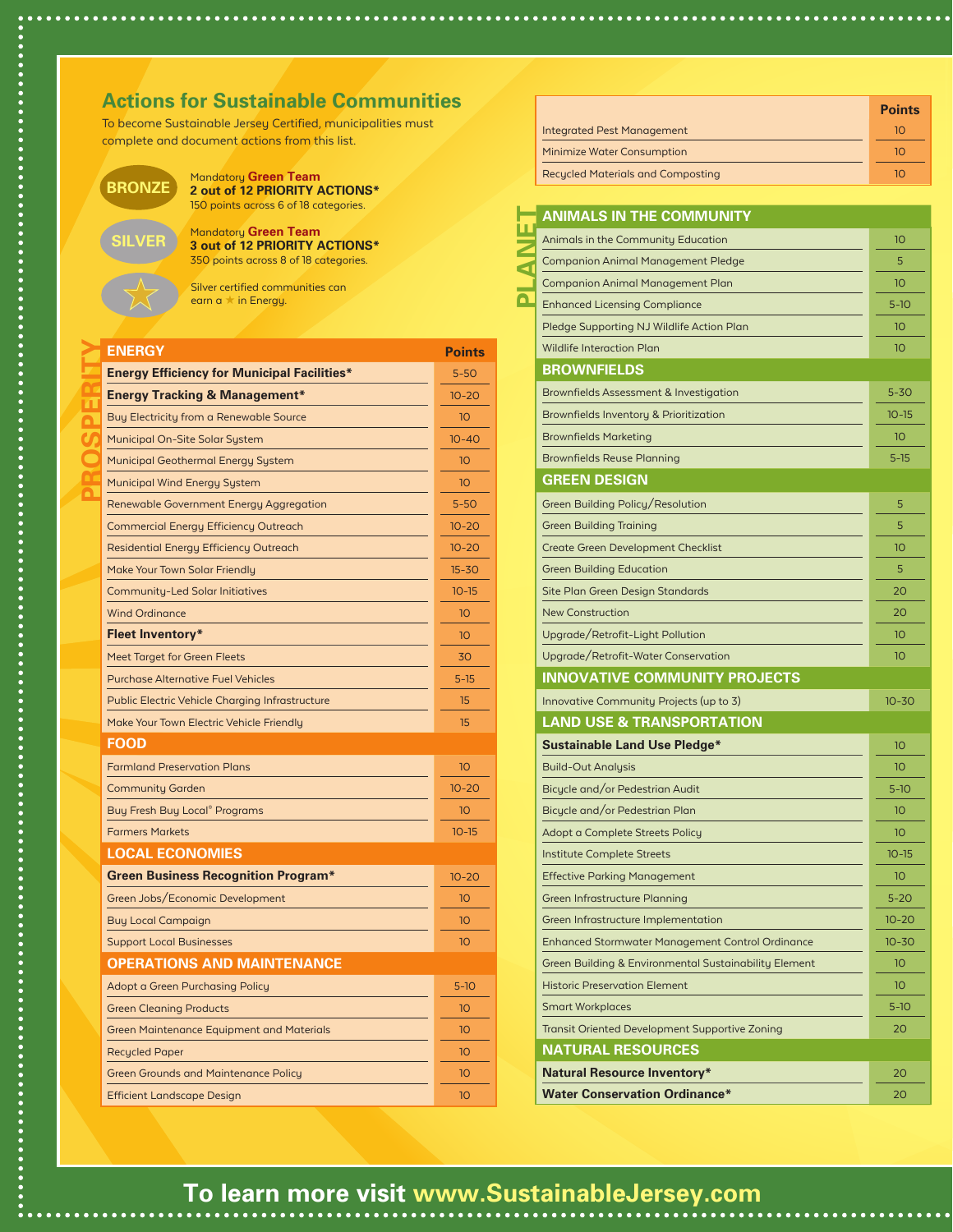|                                                                   | <b>Points</b> |
|-------------------------------------------------------------------|---------------|
| <b>Environmental Commission</b>                                   | 10            |
| <b>Environmental Commission Site Plan Review</b>                  | 10            |
| <b>Open Space Plans</b>                                           | 10            |
| <b>Water Conservation Education Program</b>                       | 10            |
| Easement Inventory and Outreach                                   | 10            |
| <b>Easement Inspections and Evaluations</b>                       | 15            |
| <b>Clustering Ordinance</b>                                       | 10            |
| Environmental Assessment Ordinance                                | 10            |
| <b>Habitat Conservation Ordinance</b>                             | 10            |
| <b>Tree Protection Ordinance</b>                                  | 10            |
| Community Forestry Plan and NJUCF Accreditation                   | $10 - 20$     |
| <b>Tree Hazard Inventory</b>                                      | 10            |
| <b>Tree Maintenance Programs</b>                                  | 10            |
| <b>Tree Planting Programs</b>                                     | 10            |
| <b>WASTE MANAGEMENT</b>                                           |               |
| <b>Prescription Drug Safety and Disposal*</b>                     | 10            |
| <b>Recycling and Waste Reduction Education</b><br>and Compliance* | $15 - 20$     |
| Commercial & Institutional Recycling                              | 10            |
| Community Paper Shredding Day                                     | 5             |
| <b>Construction &amp; Demolition Waste Recycling</b>              | $5 - 15$      |
| <b>Food Waste</b>                                                 | 10            |
| Household Hazardous Waste                                         | $5 - 15$      |
| Non-Mandated Materials Recycling                                  | $5 - 60$      |
| Recycling Depot                                                   | 10            |
| Backyard Composting Program                                       | 5             |
| <b>EPA WasteWise Partner</b>                                      | 5             |
| Grass - Cut It and Leave It Program                               | 5             |
| Materials Reuse Program                                           | 10            |
| Pay-As-You-Throw Program                                          | 10            |
|                                                                   |               |
| Reusable Bag Education Program                                    | 5             |

| <b>ARTS &amp; CREATIVE CULTURE</b>                         |           |
|------------------------------------------------------------|-----------|
| Establish a Creative Team                                  | 10        |
| <b>Creative Assets Inventory</b>                           | 10        |
| Creative Placemaking Plan                                  | 10        |
| Municipal Commitments to Support Arts and Creative Culture | $5 - 25$  |
| Utilizing Your Creative Assets                             | $10 - 30$ |
|                                                            |           |
| <b>COMMUNITY PARTNERSHIP &amp; OUTREACH</b>                |           |
| <b>Create Green Team - MANDATORY</b>                       | 1O        |
| <b>Community Education</b>                                 | $5 - 20$  |
| Green Challenges                                           | 1O        |
| Hold a Green Fair                                          | 10        |

| <b>Points</b>   | <b>DIVERSITY &amp; EQUITY</b>                         | Points           |
|-----------------|-------------------------------------------------------|------------------|
| 10              | Diversity on Boards & Commissions*                    | 10               |
| 10 <sup>°</sup> | Environmental Justice in Planning & Zoning            | 1O               |
| 10              | Lead Education & Outreach Programs                    | 1O               |
| 10              | <b>EMERGENCY MANAGEMENT AND RESILIENCY</b>            |                  |
| 10              | <b>Climate Adaptation: Flooding Risk*</b>             | 20               |
| 15              | <b>Coastal Vulnerability Assessment</b>               | 20               |
| 10              | Extreme Temperature Event Plan                        | 10               |
| 10              | <b>Heat Island Assessment</b>                         | 10               |
| 10              | <b>Community Wildfire Protection Plans</b>            | 10 <sup>10</sup> |
| 10              | <b>Firewise Community</b>                             | $5 - 15$         |
| $10 - 20$       | Ready Set GO! Fire Company                            | $5 - 15$         |
| 10              | <b>Wildfire Safety Council</b>                        | 10 <sup>10</sup> |
| 10              | <b>Emergency Communications Planning</b>              | 15               |
| 10              | Vulnerable Populations Identification for Emergencies | 10               |
|                 | <b>HEALTH &amp; WELLNESS</b>                          |                  |
| 10              | Anti-Idling Education & Enforcement Program           | 10               |
| $15 - 20$       | <b>Building Healthier Communities</b>                 | $5 - 25$         |
|                 | <b>HIA Professional Development</b>                   | 10 <sup>10</sup> |
| 10              | Lead in Drinking Water                                | $10 - 40$        |
| 5               | <b>Private Well Testing</b>                           | $10-15$          |
| $5 - 15$        | Safe Routes to School                                 | 10               |
| 10 <sup>°</sup> | Smoke-Free and Tobacco-Free Public Places             | 1O               |
| $5-15$          | <b>PUBLIC INFORMATION &amp; ENGAGEMENT</b>            |                  |
| 5-60            | <b>Municipal Communications Strategy</b>              | 1O               |
| 10              | Improve Public Engagement in Municipal Government     | $10-15$          |
| 5               | Improve Public Engagement in Planning and Zoning      | $10-15$          |
| 5               | <b>Online Municipal Public Service Systems</b>        | $10-15$          |
| 5               | <b>Digitizing Public Information</b>                  | 10 <sup>10</sup> |
| 10              | Open Data Inventory and Management                    | $10 - 15$        |
| 10              | <b>SUSTAINABILITY &amp; CLIMATE PLANNING</b>          |                  |
| 5               | <b>Municipal Carbon Footprint*</b>                    | 10               |
| 10              | <b>Community Carbon Footprint</b>                     | 10               |
|                 | <b>Climate Action Plan</b>                            | 10               |
|                 | <b>Community Asset Mapping</b>                        | 10               |
| 10              | <b>Community Visioning</b>                            | 10               |
| 10              | <b>Community Sustainability Plan</b>                  | $5 - 25$         |

Please note: Sustainable Jersey actions and points may be subject to change. For the most recent official list of actions and points please visit the website at www.SustainableJersey.com

**PEOPLE**